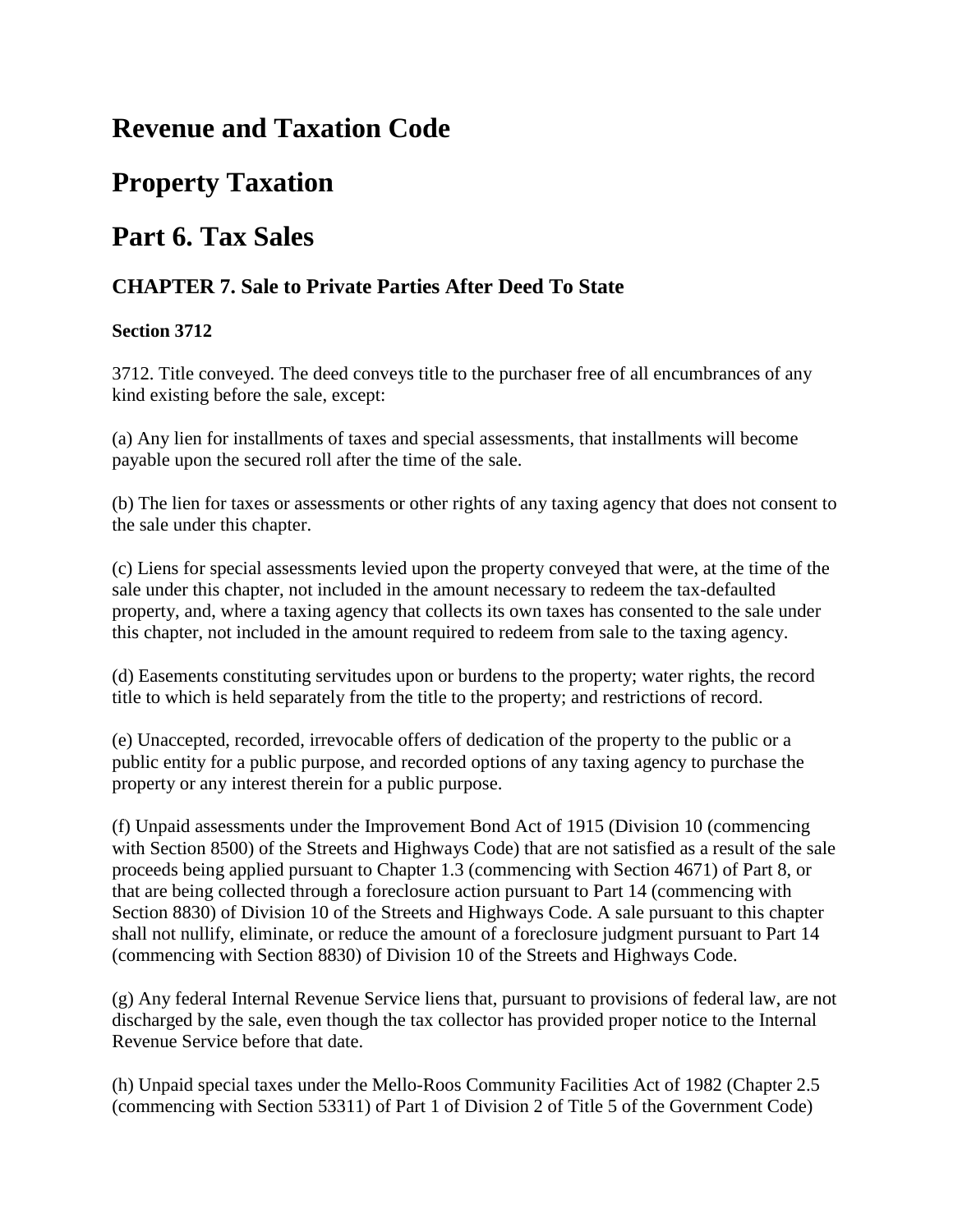that are not satisfied as a result of the sale proceeds being applied pursuant to Chapter 1.3 (commencing with Section 4671) of Part 8, or that are being collected through a foreclosure action pursuant to Section 53356.1 of the Government Code. A sale pursuant to this chapter shall not nullify, eliminate, or reduce the amount of a foreclosure judgment pursuant to Section 53356.1 of the Government Code.

History.—Stats. 1941, p. 2464, in effect July 1, 1941, revised subsection (c) and added subsection (d). Stats. 1943, p. 1937, in effect August 4, 1943, added "special" to subsection (a). Stats. 1945, p. 2194, substituted "payable upon the secured roll" for "due" in subsection (a). Stats. 1972, p. 1257, in effect March 7, 1973, added subsection (e). Stats. 1976, Ch. 113, p.175, in effect January 1, 1977, added subsection (f). Stats. 1985, Ch. 316, effective January 1, 1986, substituted "tax-defaulted property" for "property from the sale to the state" after "redeem the", substituted "the" for "such" after "redeem from sale to" in subdivision (c); deleted "of this division" after "Part 8" in subdivision (f). Stats. 1988, Ch. 830, in effect January 1, 1989, added subdivision (g). Stats. 1990, Ch. 992, in effect January 1, 1991, added "taxes and" after "installments of" in subdivision (a). Stats. 1997, Ch. 946 (AB 1224), in effect January 1, 1998, added subdivision (h). Stats. 2007, Ch. 670 (AB 373), in effect January 1, 2008, added ", or that are being collected through a foreclosure action pursuant to Part 14 (commencing with Section 8830) of Division 10 of the Streets and Highways Code." after "of Part 8" in the first sentence and added the second sentence commencing with "A sale pursuant to" in subdivision (f); added ", or that are being collected through a foreclosure action pursuant to Section 53356.1 of the Government Code" after "of Part 8" in the first sentence and added the second sentence commencing with "A sale pursuant" in subdivision (h); and substituted "that" for "which" throughout the text.

Note.—Section 31 of Stats. 1988; Ch. 830, provided that this act shall be applicable to the 1989– 90 fiscal year and fiscal years thereafter.

Applicable to chartered cities.—Article XI, Section 6, of the State Constitution, authorizing chartered cities "to make and enforce all laws and regulations in respect to municipal affairs," does not preclude the application of this section to tax-deeded property within a chartered city having its own system of taxation. Brewer v. Feigenbaum, 47 Cal.App.2d 171.

Purchase by street bond holder.—Merger.—The purchase of tax-deeded property by the owner of a street bond issued against the property does not necessarily result in a merger of estates and title, so as to bar an action for the foreclosure of the bond. Whether a merger results is a question of intention. Newman v. Hye, 64 Cal.App.2d 296.

Deeds from two agencies.—In a case where one person holds title by deed after foreclosure sale of street improvement bonds and another holds title by deed from the state based on prior sale for nonpayment of delinquent general taxes, neither person has rights superior to the other, and the two are deemed to hold the property as tenants in common subject to an equitable lien in favor of each to the extent of the purchase price paid by him. Monheit v. Cigna, 28 Cal.2d 19; Zaslow v. Kroenert, 29 Cal.2d 541, 878; Security Investment Co. v. Douglas, 76 Cal.App.2d 592; Oswald v. Salter, 77 Cal.App.2d 599; Milkes v. Smith, 91 Cal.App.2d 79; Sterling Co. v. Garrett, 108 Cal.App.2d 891; Elbert, Ltd v. Gawn, 111 Cal.App.2d 610; Kipp v. Kipp, 42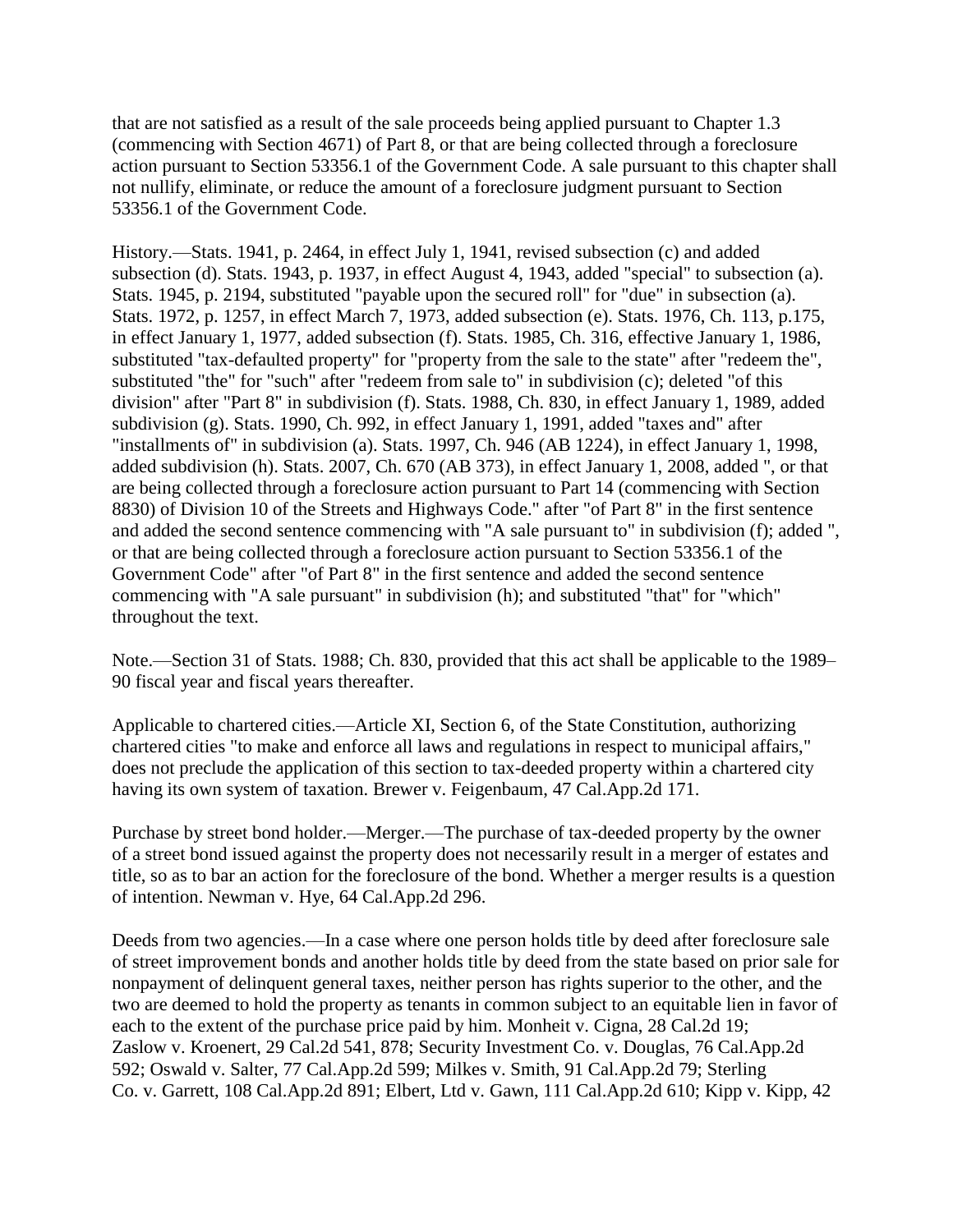Cal.2d 724; Elbert, Ltd. v. Federated Income Properties, 120 Cal.App.2d 194. See also Cate v. Bourzac, 74 Cal.App.2d 422, wherein purchasers of property sold for delinquent county taxes and purchasers of the same property sold for delinquent irrigation district assessments were likewise held to own the property as tenants in common where applicable statutes did not establish a priority between general tax liens and special assessment liens.

The interest represented by a certificate of sale issued by a city upon the sale of property for a delinquent street assessment is not a lien within the meaning of Section 2911 of the Civil Code, providing for the presumed extinction of assessment liens within a specified period, and a tax deed based thereon, issued after the expiration of the period is valid and on a parity with a tax deed issued by the state in the interim. Stafford v. Realty Bond Service Corp., 39 Cal.2d 797.

Where one tax deed was issued before the lien arose in pursuance of which the other deed was issued, the deeds are not on a parity, and the earlier deed is subject to future liens and tax deeds based thereon. Elbert, Ltd. v. Barnes, 107 Cal.App.2d 659.

The deed issued by a city at a private sale made pursuant to a declaration of delinquent municipal taxes, where the court found the sale invalid, is not on a parity with the tax deed issued by a county pursuant to a delinquent tax sale more than 15 years before. Callan v. City of San Bruno, 121 Cal.App.2d 735.

Deed from one agency and lien from another.—Title obtained by an irrigation district through sale, for nonpayment of assessments levied by the district, of land subject to the pre-existing lien of bonds of a sanitary district is subject to the lien of the bonds and the right of the bondholder upon foreclosure to hold and own the property as a tenant in common with the irrigation district under the equal parity rule. Imperial Irrigation District v. Varney, 87 Cal.App.2d 264.

In a partition action between a holder of liens on three lots for unpaid street improvement bonds and holders of title by deed from the state for nonpayment of delinquent county and city taxes on the lots the bondholder's enforcement of his existing liens is the measure of his maximum interest in the property, and he cannot participate in a proration of the excess proceeds under any theory of a tenancy in common. Elbert, Ltd. v. Nolan, 32 Cal.2d 610.

Franchise tax lien.—A lien for franchise taxes attaching to the property under Section 29 of the Bank and Corporation Franchise Tax Act does not fall under the exception in (b) or under any of the other exceptions in this section and is therefore extinguished by the deed from the State. Connors v. Jerome, 83 Cal.App.2d 330.

Prior contract liens.—All prior contract liens against the property are extinguished by the deed from the state. Elbert, Ltd. v. Aleinick, 102 Cal.App.2d 169.

Tax on public road.—A public road is not subject to tax and a tax deed based thereon is void and does not establish that the property was not a public road. Gaspard v. Edwin M. LeBaron, Inc., 107 Cal.App.2d 356.